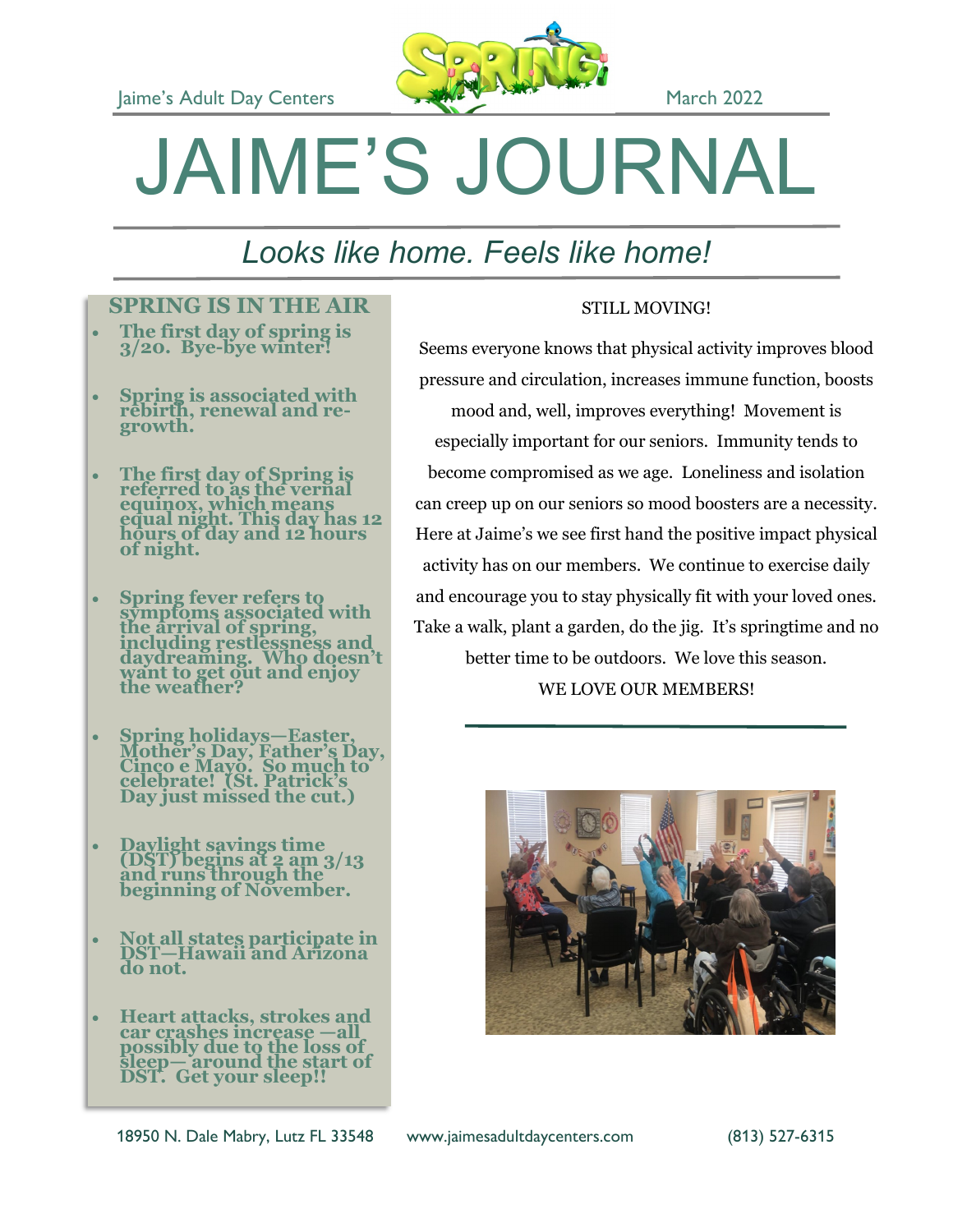#### aime's Adult Day Centers and the March 2022

#### **Activities to stimulate your loved ones using the 5 Dimensions of Wellness for springtime**

- **Plant a garden.** Who says you can't plant a garden in the Florida heat? Tomatoes, peppers, eggplant and the list goes on. (Physical)
- **Get local produce from a farmer's market.** There are so many markets around town. Enjoy local fare until your own garden harvest is ready. (Social)
- **Craft a spring salad.** Put your loved one to work chopping up some of those vegetables from the farmer's market. Spring is the best time to try out some new salads. (Emotional)
- **Test your spring holiday knowledge.** Page 1 of the Journal is chock full of spring facts and page 3 has St. Patty's Day fun. (Intellectual)
- **Get out in nature.** Many people say they feel more connected to God in nature than anywhere—even church. What a perfect time to enjoy the great outdoors. (Spiritual)

Look for more exciting ways to stimulate your loved one in next month's edition of Jaime's Journal.

#### **THE IMPORTANCE OF** *GOOD* **SLEEP**



With the loss of an hour of sleep as we enter into Daylight Savings Time, we thought it an appropriate time to remind everyone of the importance of sleep. Sure it feels good but quality slumber is so much more than feeling good. Sleep is the time when our bodies repair themselves  $\bullet$  from everything we do to them during our waking

hours. And many of us wreak havoc on our bodies

with stress, worry, anxiety, poor eating habits and little physical movement.

Many studies have shown getting the right amount of good sleep is the best way to improve your immune system. People who regularly get less than 7 hours of sleep nightly are 4 times more likely to catch a cold when exposed to a virus than those who got more than 7 hours. (The risk is even higher for those who get less than 5 hours nightly.)

In addition to getting sick less often, people who have good sleep routines have a lower risk of heart disease and diabetes. They have reduced stress and improved moods. Good sleepers think more clearly and get along better with others than not so good sleepers. They also maintain a healthier weight than those who do not sleep well.

Approximately 83.6 million Americans do not get the recommended 7 hours of nightly sleep. If you are one, make sure to pick up a copy of next month's Jaime's Journal for some tips on how to fall asleep quicker and sleep deeper!

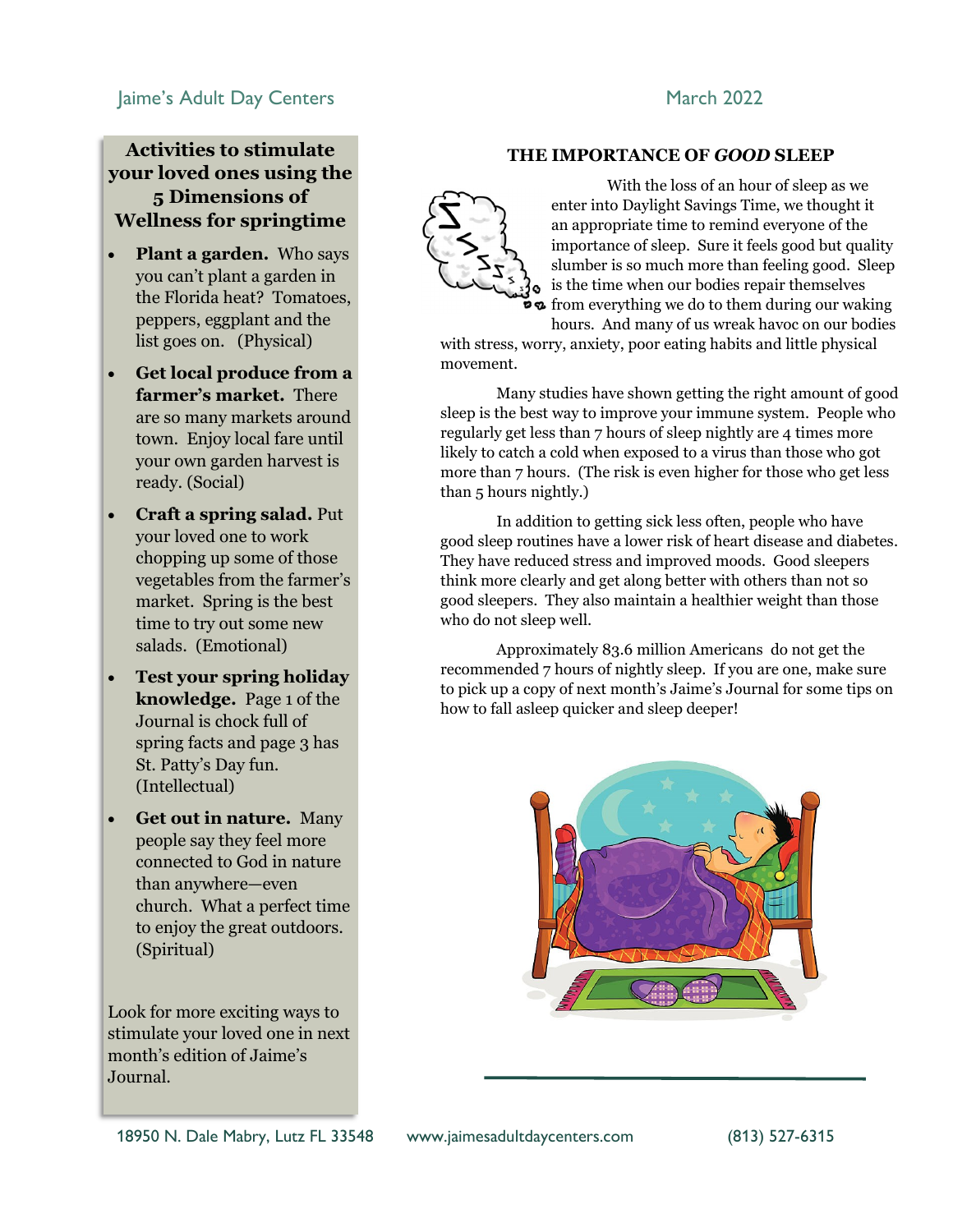#### ST. PATRICK'S DAY FUN

Many people celebrate this day as the day St. Patrick drove the snakes out of Ireland. Well, St. Patrick was real but he likely did not drive snakes out.

St. Patrick is believed to have spread Christianity throughout Ireland and to have brought the organized church into existence. (This is way cooler than driving out some snakes!)

It is believed that St. Patrick used the three leaves of a shamrock to explain the Holy Trinity—Father, Son, Holy Spirit)

Blue is the color originally associated with St. Patty's Day. Of course, green has become the color to wear to avoid being pinched.

Speaking of being pinched– legend says we wear green on this day because green makes us invisible to leprechauns who like to pinch.

Traditionally, peas are planted on St. Patricks' Day.

Cabbage seeds are also planted on this day. However, farmers once believed that to make the seeds grow well, you had to plant them in your nightclothes.

It is tradition to drink green beer on this day. In fact, millions of pints amounting to \$245 million are consumed.

### Caregiver's Corner

#### HOME REMEDIES

There are so many uses for some of the most common items we have right in our refrigerators or kitchen cabinets. For the next few months, we will feature natural remedies (like peanut butter) for our every day use.

Use a bit of peanut butter on a cotton cloth to rub off adhesive labels.

Massage a bit of peanut butter into hair to remove chewing gum.

Rub a bit on a squeaky door hinge.

Use a thin coat as a substitute for shaving cream!

Hang pinecones with a mixture of peanut butter and seed as a treat for birds.

Peanut butter works great to polish leather, vinyl and wood.

Spread some on an apple for a mouse trap.